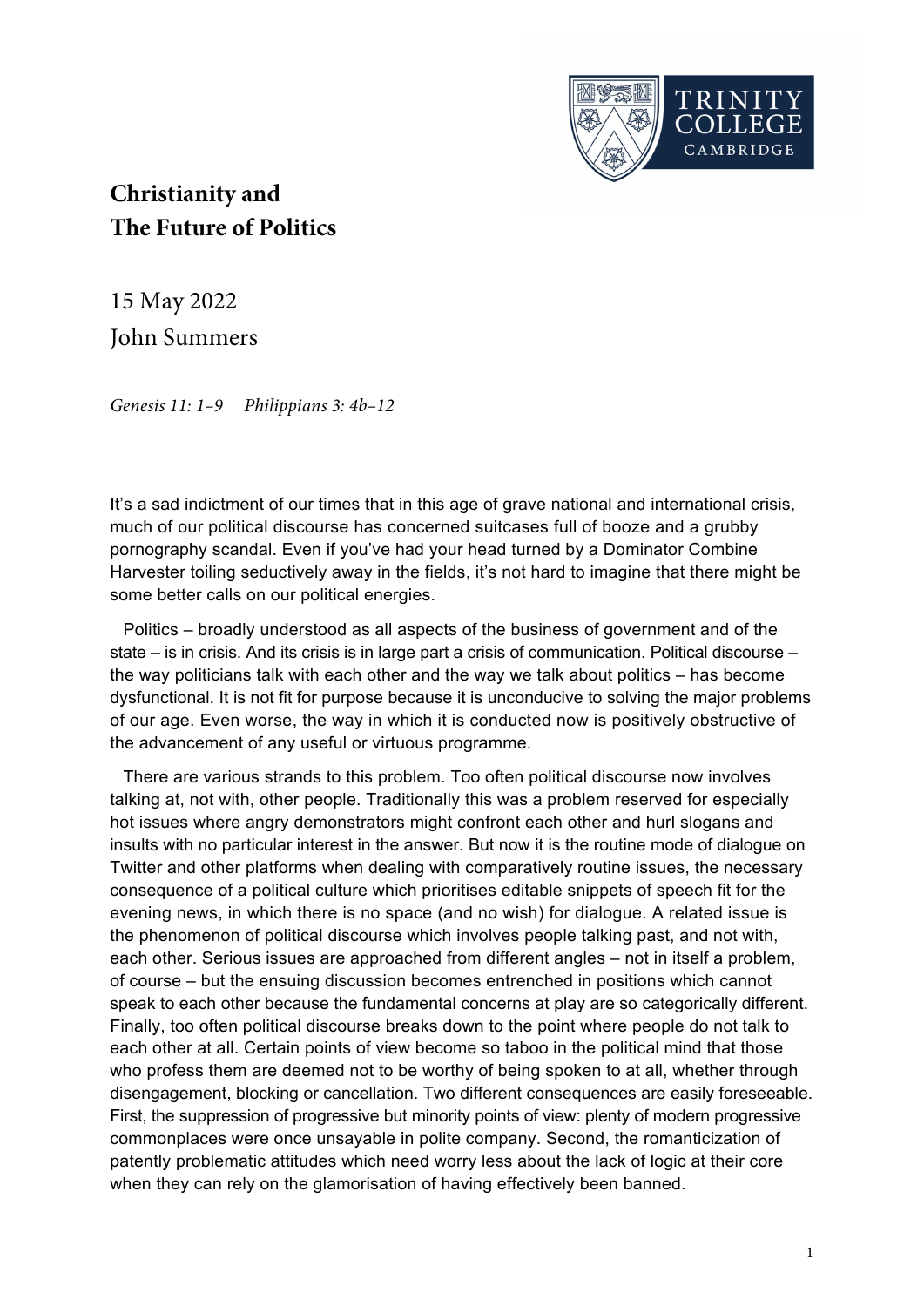But don't settle too comfortably, whilst listening to this critique, into a mental picture of your least favourite politician, pinning the blame on them: for while politics is most acutely manifested in the seats of national and local government, and in the chambers of international diplomacy, it is inseparably attached to the lives, habits and attitudes of us all. For here is an uncomfortable truth – we are not simply responsible for politicians because we elect them. We are also responsible because we set the cultural tone out of which our political candidates, representatives and culture emerge.

Why does the way that we speak to each other matter – not just in politics but in life more generally? It matters because language is the tool that we have to seek after knowledge, understanding and truth. It is easy to fall into the trap of thinking that words are two dimensional labels for things we can say we completely understand. In fact words, strung together in a sentence but, crucially, brought to life by being situated in a context of behaviour, pauses, tones, games and experiment, don't entrap truth but rather seek after it. Rowan Williams uses a wonderful image of words being like water that bobs along in the wake of truth, never able to encapsulate it entirely but, to switch metaphors, taking us towards it as a sculptor works away at a block of marble, each chip of the chisel crafting a little more the sense of what lies inside. Words left on their own, unanswered and devoid of context, shrivel and die. They become meaningless and inert. They cease to be tools of exploration and become at best withered memorials to a spirit of enquiry which has, by definition, died.

Because of this, there can never be a 'last word' about anything that matters. The end of speech is the beginning of disaster: of intellectual and ethical nothingness, stasis and drift. It is no coincidence that in the story of the Tower of Babel, God's curse upon mankind involves visiting upon the proud peoples of the earth an inability to talk to each other. The hubristic city which builds the tower speaks one language, but in its destruction is scattered about the world speaking many mutually unintelligible tongues. (The story of Pentecost, coming soon to all good chapels, is the undoing of this curse through the gift of the spirit which enables those of different lands to speak together again: note how with the spirit of truth comes interactive discourse.) Similarly, the psalmist's question in tonight's anthem, How do we sing the Lord's song in a strange land?, is a question which shows how keeping discourse alive is key to sustaining the spirit of a people and a thinking, interactive relationship with God. Note how he says that if he forgets God he deserves to have his tongue stick to the roof of his mouth: wordlessness is torture.

Now if Christianity can sympathise with the problem, can it say anything about the solution? It is sometimes said that we live in a new age of puritanism. Arguably one of puritanism's worst characteristics is a desire to escape the intolerable pressure of unnatural self-discipline by diverting attention away from the unworthiness of the self by denouncing the unworthiness of our fellow human beings. A related character flaw is self-righteousness: a blind confidence in the worthiness of one's own opinions leading to the conclusion that nothing anybody else says can be worth listening to unless it completely confirms one's own opinion. We shout at each other because we don't care about the answer, we talk past each other if we don't want to see another person's point of view and we stop speaking to people entirely when the possibility of another point of view existing becomes intolerable.

If righteousness is the problem then grace is the answer. To be receptive to grace is to open oneself up to the core plank of Christian doctrine, that our ultimate human fulfilment is not something we can secure for ourselves but for which we depend on divine benevolence – the gifts of love and forgiveness – and the acceptance that these gifts are unearned. Situating ourselves as recipients of grace and not the purveyors of it reminds us to deal with our fellow human beings in a way which sets the failings we perceive in them as being